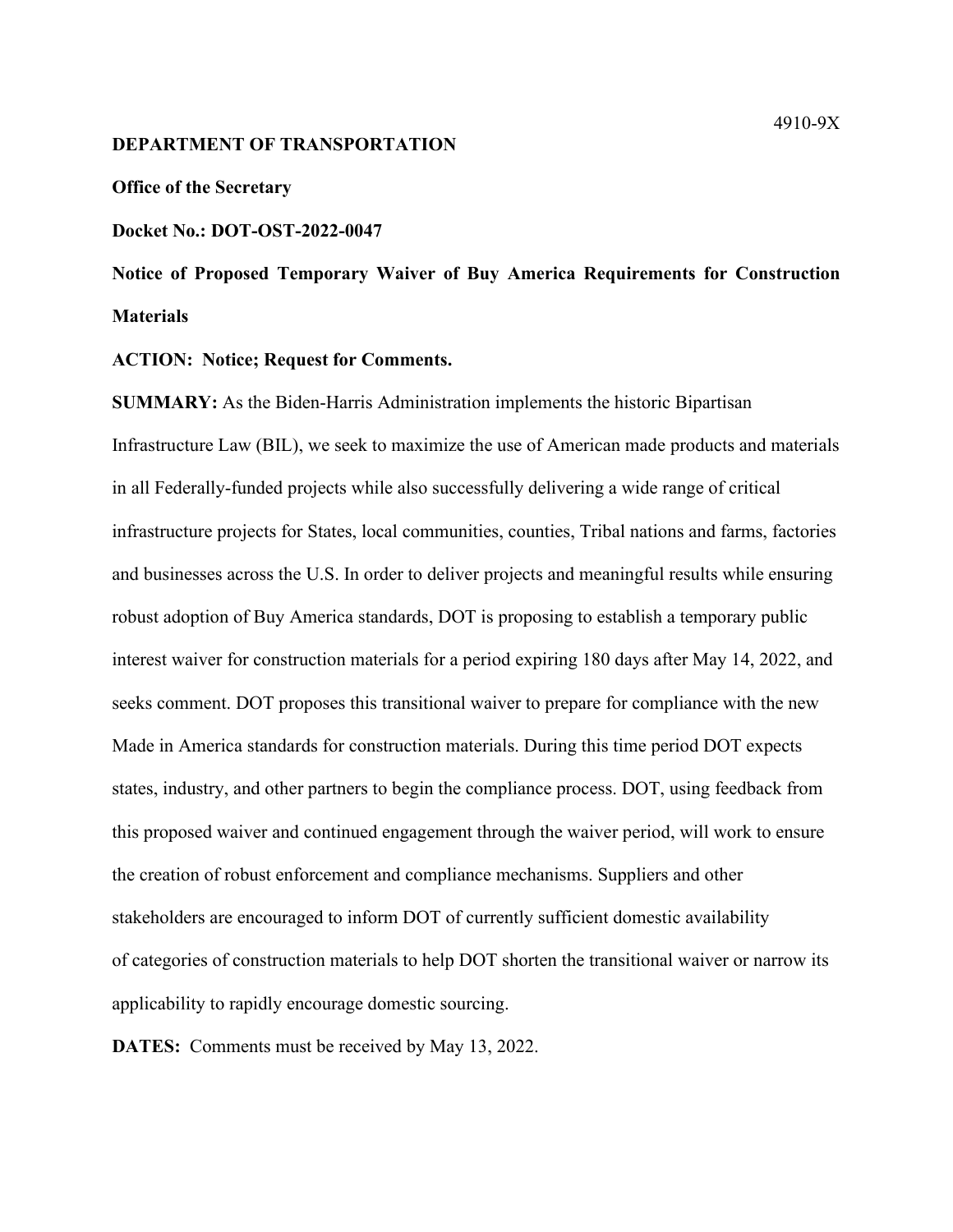**ADDRESSES:** Please submit your comments to the U.S. Government electronic docket site at http://www.regulations.gov/, Docket: **DOT-OST-2022-0047**.

Note: All submissions received, including any personal information therein, will be posted without change or alteration to http://www.regulations.gov. For more information, you may review DOT's complete Privacy Act Statement published in the Federal Register on April 11, 2000 (65 FR 19477).

**FOR FURTHER INFORMATION CONTACT:** For questions about this notice, please contact Darren Timothy, DOT Office of the Assistant Secretary for Transportation Policy, at darren.timothy@dot.gov or at 202-366-4051. For legal questions, please contact Michael A. Smith, DOT Office of the General Counsel, 202-366-2917, or via e-mail at michael.a.smith@dot.gov.

## **SUPPLEMENTARY INFORMATION:**

#### **Background**

In January 2021, President Biden issued Executive Order (EO) 14005, titled "Ensuring the Future is Made in All of America by All of America's Workers," launching a whole-ofgovernment initiative to strengthen Made in America standards.

 The EO states that the United States Government "should, consistent with applicable law, use terms and conditions of Federal financial assistance awards and Federal procurements to maximize the use of goods, products, and materials produced in, and services offered in, the United States." DOT is committed to ensuring strong and effective Buy America implementation consistent with EO 14005, and has a long track record of successfully applying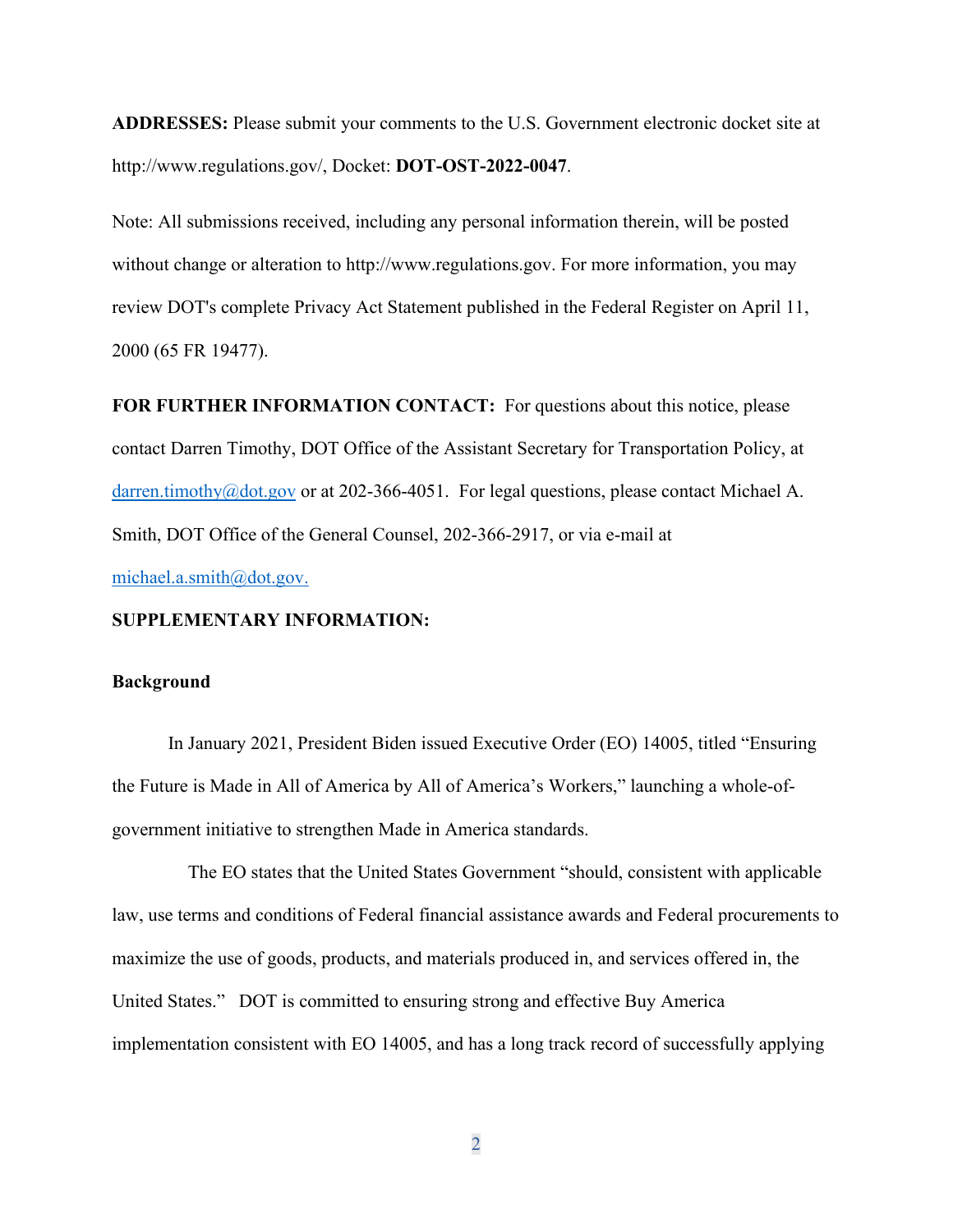Made in America standards to support American workers and businesses through its more than \$70 billion in grant programs, and \$700 million in direct purchases in FY2020.

On November 15, 2021, President Biden signed the Bipartisan Infrastructure Law (BIL), enacted as the Infrastructure Investment and Jobs Act, Pub. L. No. 117-58, which includes the Build America, Buy America Act ("the Act"). Pub. L. No. 117-58, div. G §§ 70901-52. The BIL not only makes a historic investment in American transportation – from roads and bridges to rail to transit – but also greatly strengthens Made in America standards. Specifically, the Act expands the coverage and application of Buy America preferences in Federal financial assistance programs for infrastructure. The Act requires that no later than May 14, 2022—180 days after the date of enactment—the head of each covered Federal agency shall ensure that "none of the funds made available for a Federal financial assistance program for infrastructure … may be obligated for a project unless all of the iron, steel, manufactured products, and construction materials used in the project are produced in the United States." BIL § 70914(a).

 The Act provides that the preferences under Section 70914 apply only to the extent that a domestic content procurement preference as described in Section 70914 does not already apply to iron, steel, manufactured products, and construction materials. BIL  $\S$  70917(a)–(b). This provision allows Federal agencies to preserve existing Buy America policies and provisions that meet or exceed the standards required by the Act, such as FHWA's existing requirements for iron and steel.

 One of the new Buy America preferences included under Section 70914 of the Act is for construction materials. By May 14, 2022, each covered Federal agency must ensure that all manufacturing processes for construction materials used in Federally assisted infrastructure projects occur in the United States. None of the specific statutes that apply particular Buy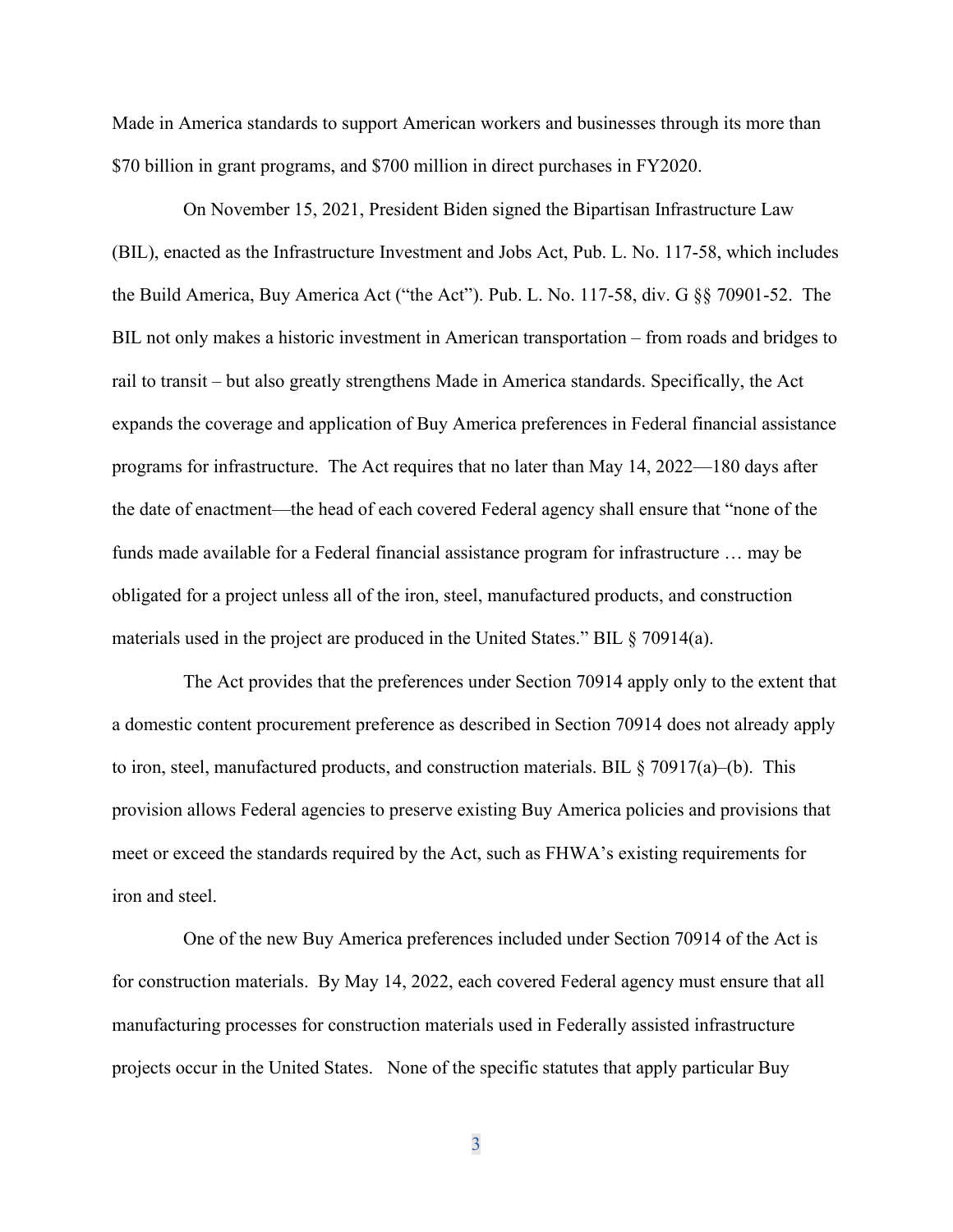America<sup>1</sup> requirements to the Federal financial assistance programs administered by DOT's Operating Administrations (OAs), including 49 U.S.C. § 50101 (FAA); 23 U.S.C. § 313 (FHWA); 49 U.S.C. § 22905(a) (FRA); 49 U.S.C. § 5323(j) (FTA); and 46 U.S.C. § 54101(d)(2) (MARAD), specifically cover construction materials, other than to the extent that such materials would already be considered iron, steel, or manufactured products.In addition to establishing Buy America preferences, the Act also provides certain statutory authorities for the Made in America Office ("MIAO") in the Office of Management and Budget ("OMB"). BIL §§ 70915(b) and 70923. MIAO was first established by Section 4 of EO 14005. MIAO's authorities under the BIL include issuing guidance to assist in applying the Act's requirements and issuing standards that define term "all manufacturing processes" in the case of construction materials. BIL § 70915.

 On April 18, 2022, OMB issued memorandum M-22-11, "Initial Implementation Guidance on Application of Buy America Preference in Federal Financial Assistance Programs for Infrastructure" ("Implementation Guidance"). Under section VIII of the Implementation Guidance, "Preliminary Guidance for Construction Materials," "construction materials" includes: an article, material, or supply—other than an item of primarily iron or steel; a manufactured product; cement and cementitious materials; aggregates such as stone, sand, or gravel; or aggregate binding agents or additives —that is or consists primarily of:

- non-ferrous metals;
- plastic and polymer-based products (including polyvinylchloride, composite building materials, and polymers used in fiber optic cables);
- glass (including optic glass);

<sup>&</sup>lt;sup>1</sup> In this notice, references to "Buy America" include domestic preference laws called "Buy American" that apply to DOT financial assistance programs.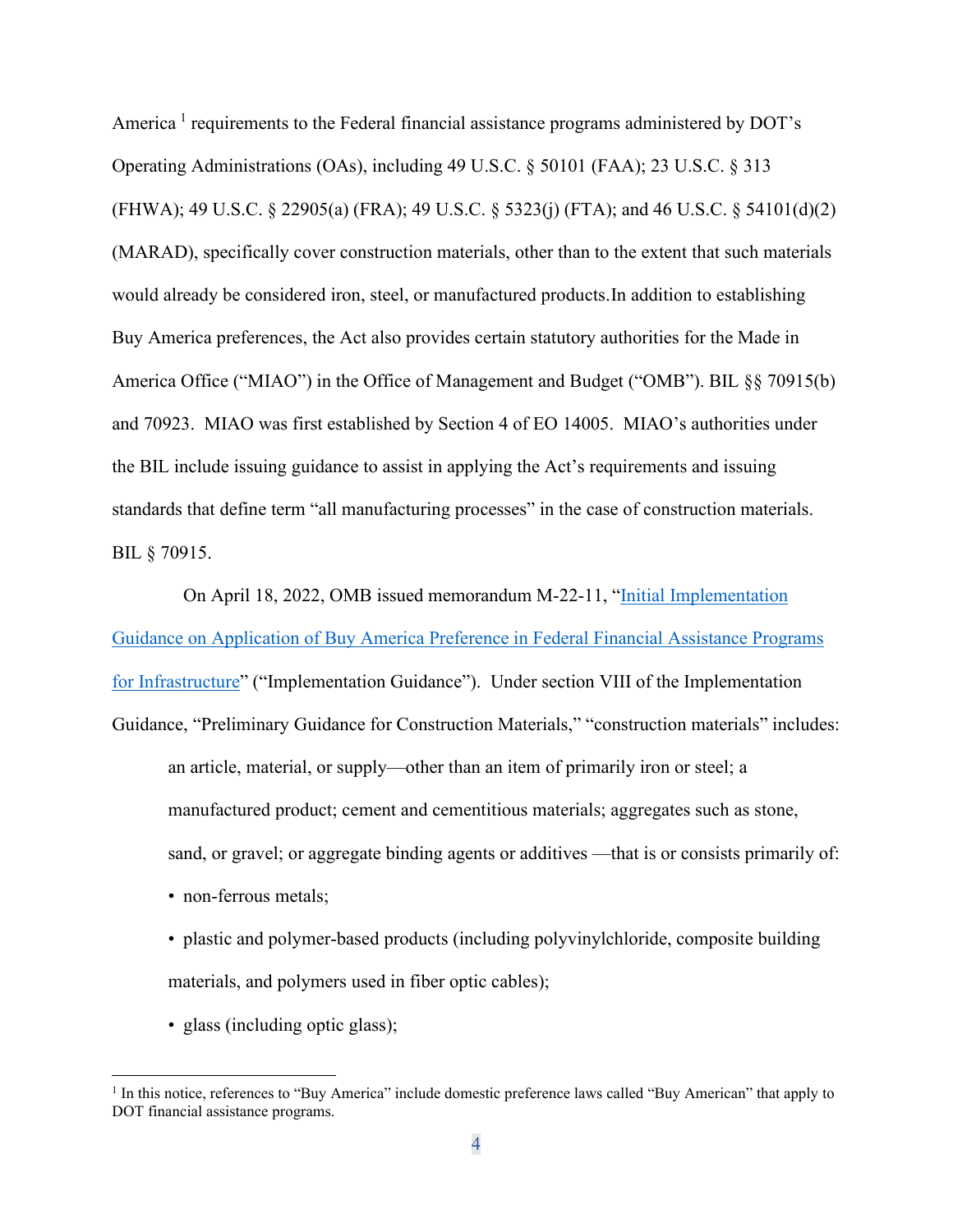- lumber; or
- drywall.

Implementation Guidance at p. 13-14. The Implementation Guidance also states that "an article, material, or supply should only be classified into one of the following categories: (1) iron or steel; (2) a manufactured product; or (3) a construction material. For ease of administration, an article, material, or supply should not be considered to fall into multiple categories." *Id.* at p. 6. The Implementation Guidance also explains that "items that consist of two or more of the listed materials that have been combined together through a manufacturing process, and items that include at least one of the listed materials combined with a material that is not listed through a manufacturing process, should be treated as manufactured products, rather than as construction materials." *Id.* at p. 14. OMB characterizes its guidance on which materials are construction materials as "preliminary and non-binding guidance . . . so that agencies can begin applying Buy America requirements to those materials." *Id.* at p. 13.

DOT will take appropriate steps to ensure the definition of "construction material" suggested in the Implementation Guidance applies to each award from a financial assistance program for infrastructure projects, including by incorporating that definition in terms and conditions incorporating a Buy America preference.

Section 70915(b) of the BIL requires OMB to issue standards that define "all manufacturing processes" for construction materials. Section VIII of the Implementation Guidance provides that, "[p]ending MIAO's issuance of final standards on construction materials, and absent any existing applicable standard in law or regulation that meets or exceeds these preliminary standards, agencies should consider 'all manufacturing processes' for construction materials to mean the final manufacturing process and the immediately preceding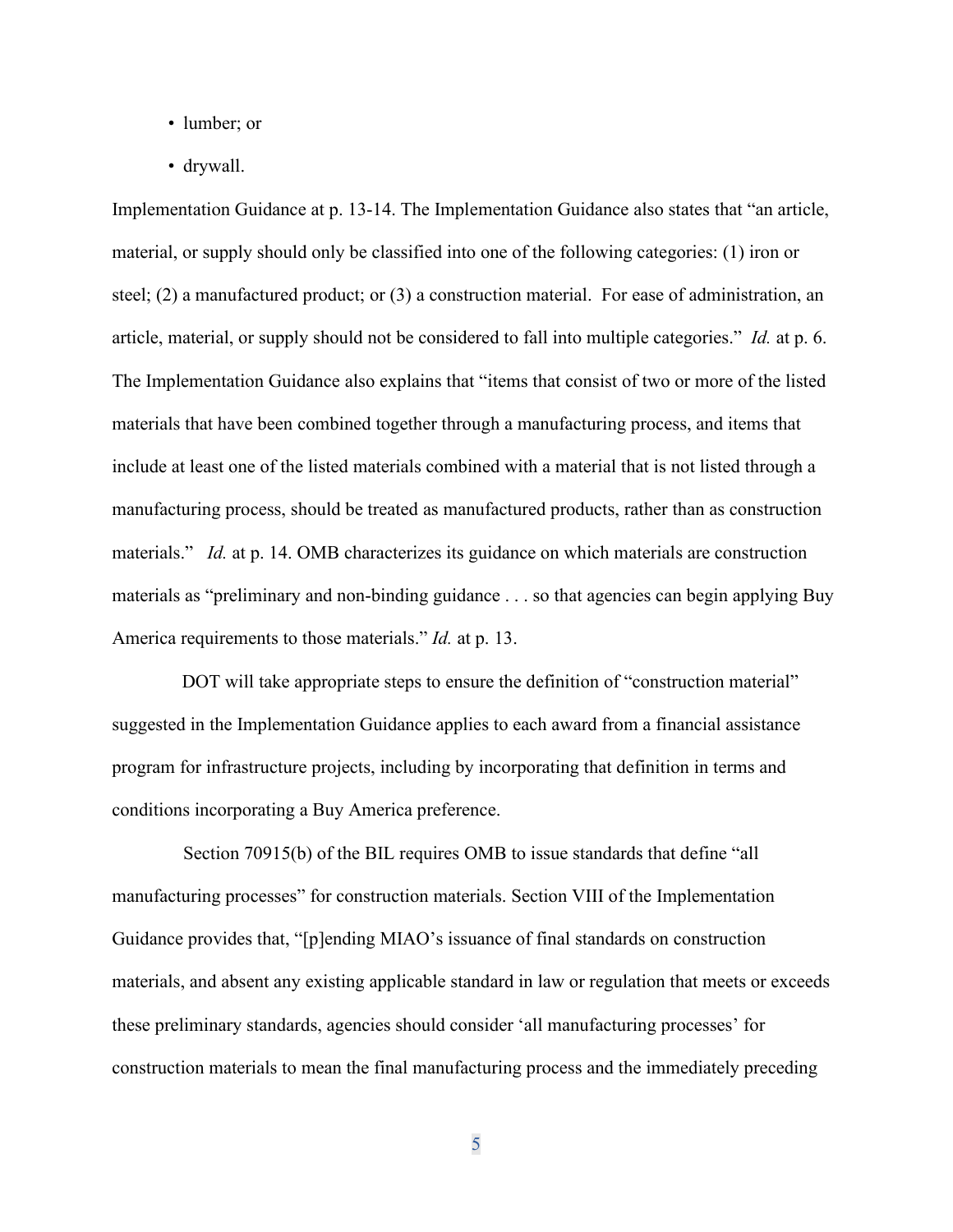manufacturing stage for the construction material." Implementation Guidance at p. 14. After considering information received through stakeholder and industry outreach, MIAO will issue further guidance that identifies initial manufacturing process for each type of construction material that should be considered as part of "all manufacturing processes." *Id.* Agencies are also directed to "consult with MIAO, as needed, to ensure that any waiver issued for construction materials is explicitly targeted and time-limited, in order to send a clear market signal that additional standards for 'all manufacturing processes' in the case of construction materials will be forthcoming." *Id*.

# **Proposed Waiver, Ramping Made in America Compliance, and Request for Comments**

With the goal of advancing crucial infrastructure projects in a timely manner while implementing the new Buy America requirements, DOT is seeking comments on whether a temporary general waiver of the Buy America requirement for construction materials under the Build America, Buy America Act should be granted in the public interest, in order to provide sufficient time for DOT to (i) seek information and feedback from state, local, industry, and other partners and stakeholders on challenges and solutions; (ii) gather data on the sourcing of the full range of materials and products used in Federally funded transportation projects - and strategies for building up domestic capacity; and (iii) allow a reasonable adjustment period after OMB's issuance of final standards for recipients of DOT financial assistance, including States, local communities, Tribal nations, transit agencies, railroads, airports and ports and their industrial vendors to develop and transition to new compliance and certification processes for construction materials.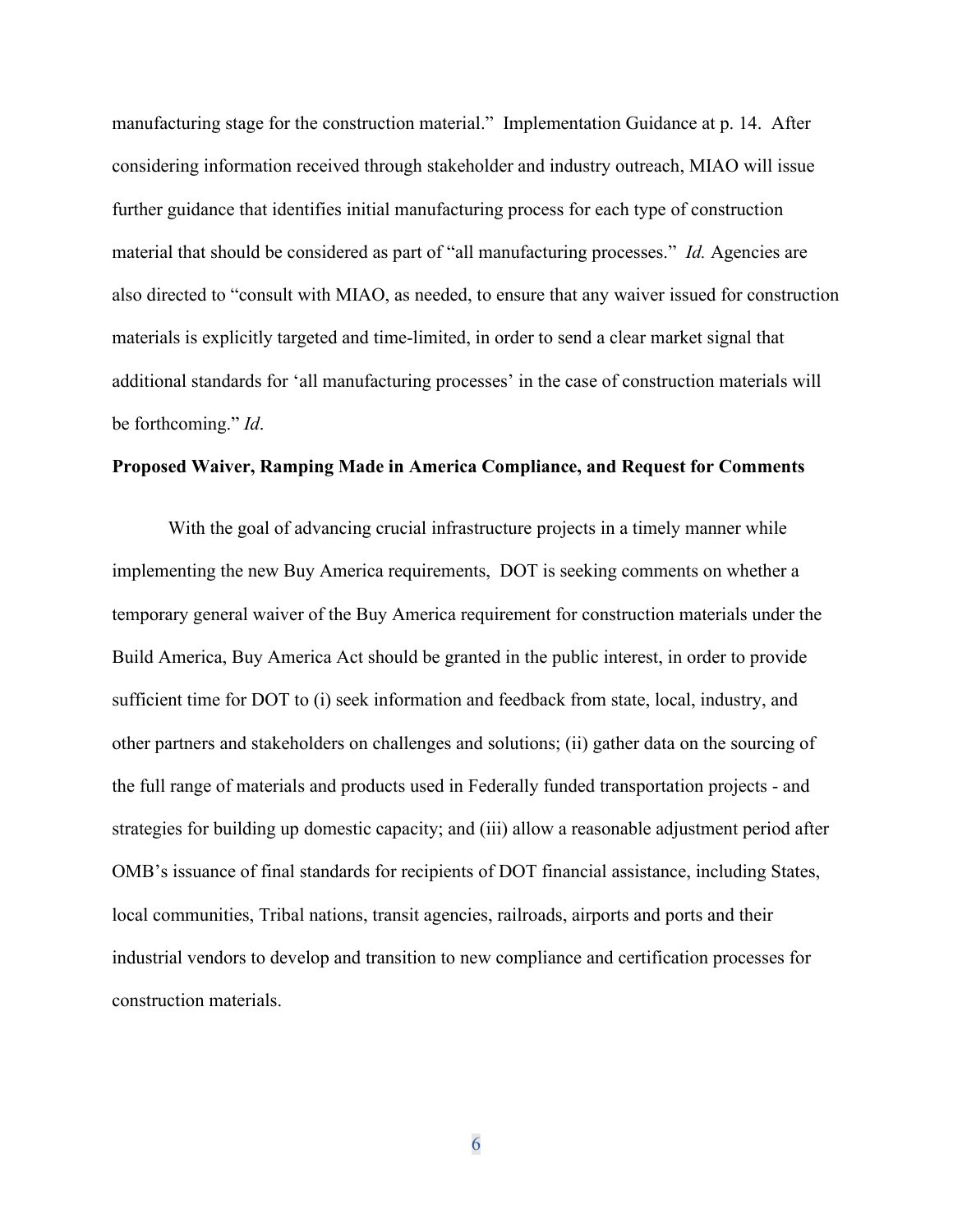During the proposed waiver period, DOT expects that implementing partners will take rapid action to prepare for compliance with the new requirements, as they currently do for iron and steel, for example, including:

- 1.Establishing certification processes by grantees to determine Buy America compliance for construction materials;
- 2.Working with industry to ensure that manufacturers are prepared to demonstrate that their products meet applicable Buy America standards;

3. Ensuring contractors and subcontractors are prepared to certify compliance with Buy America requirements for construction materials, and provide all relevant information, including contract provisions prescribing Buy America requirements;

4. Establishing appropriate diligence by State DOTs, contracting agencies, and other relevant agencies, including audits and reviews as appropriate;

5. Providing further data and information to DOT on the domestic availability of construction materials, in particular, comment by suppliers on construction materials that can be sourced in the U.S. currently.

During the proposed waiver period, DOT will also work to prepare for implementation of new Made in America requirements for construction materials by:

1. Assessing existing Made in America processes such as questions and requirements for grantees and contractors to ensure processes for reviewing construction materials are aligned with standards already in place, such as for iron and steel, as appropriate; 2. Building new Made in America requirements into forthcoming Notice of Funding Opportunities, loan programs, and other resources provided by the Department, as appropriate;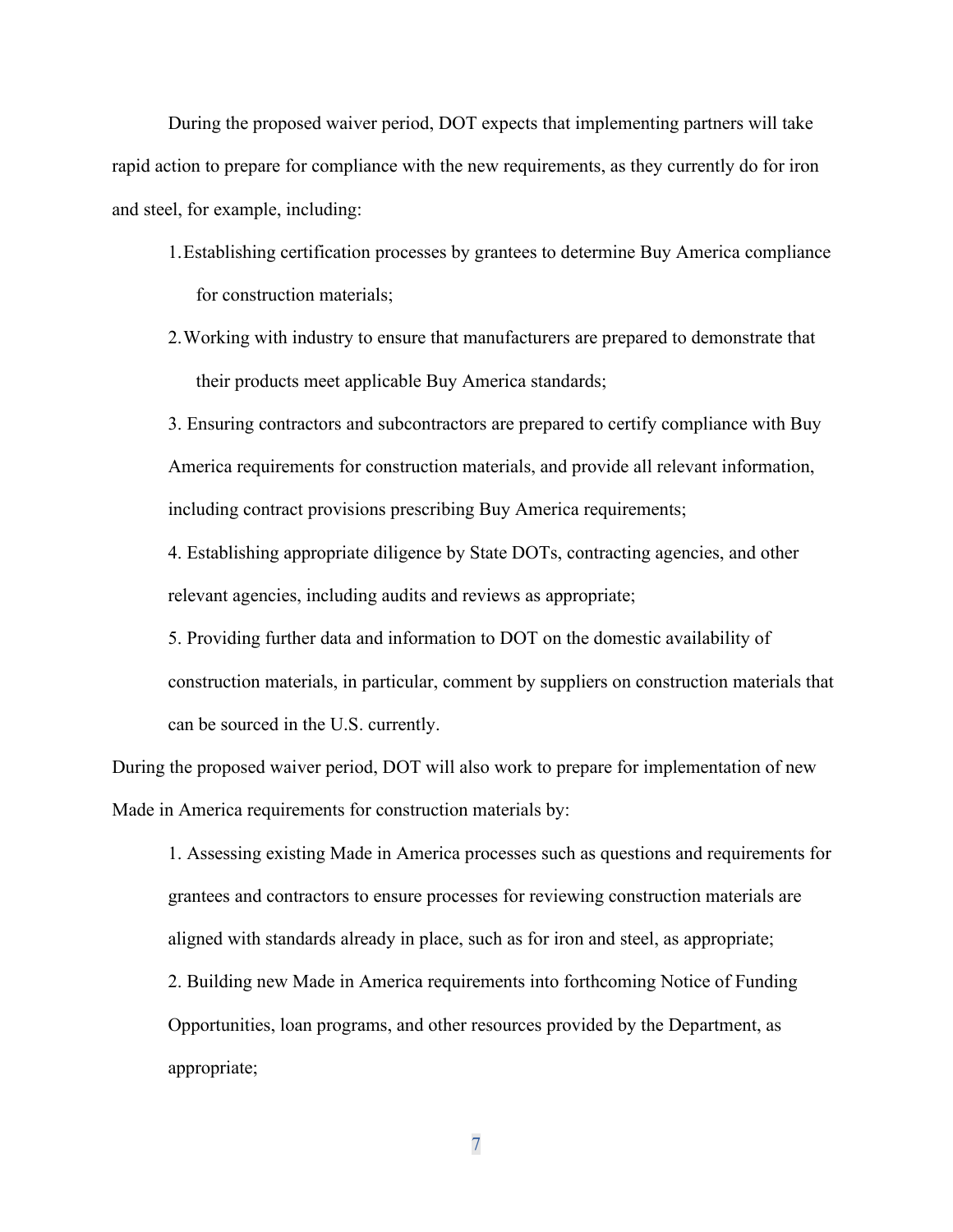3. Reviewing DOT's enforcement processes, including stewardship and oversight agreements with states, risk-based reviews, and compliance assessment program reviews for non-compliance with Made in America standards to ensure the enforcement processes for construction materials are effective and consistent with processes for products such as iron and steel, as appropriate;

4. Reviewing data, information, and comments provided by states, industry, and other partners to further assess opportunities, challenges, and the availability of domesticallysourced construction materials. Stakeholders are encouraged to provide information to DOT in response to this notice, as well as to the OMB's Listening Sessions and Request for Information on the application of Made in America requirements to construction materials.

 By the end of the waiver period, DOT expects state, industry, and other partners to establish an effective review process, as already in place for products such as iron and steel, as appropriate for construction materials, consistent with the BIL and interpreting guidance and standards. To the extent that suppliers can demonstrate through comments and information provided to the DOT that there is currently sufficient domestic availability of certain categories of construction materials, DOT will consider shortening the period of the waiver overall, or for certain categories of product, to rapidly encourage domestic sourcing. And, to the extent grantees, industry, or other partners seek future project-specific or broader waivers beyond this temporary waiver, they should be expected to provide rigorous justification of the lack of domestic availability – not only the difficulty of complying and the need for an adjustment period.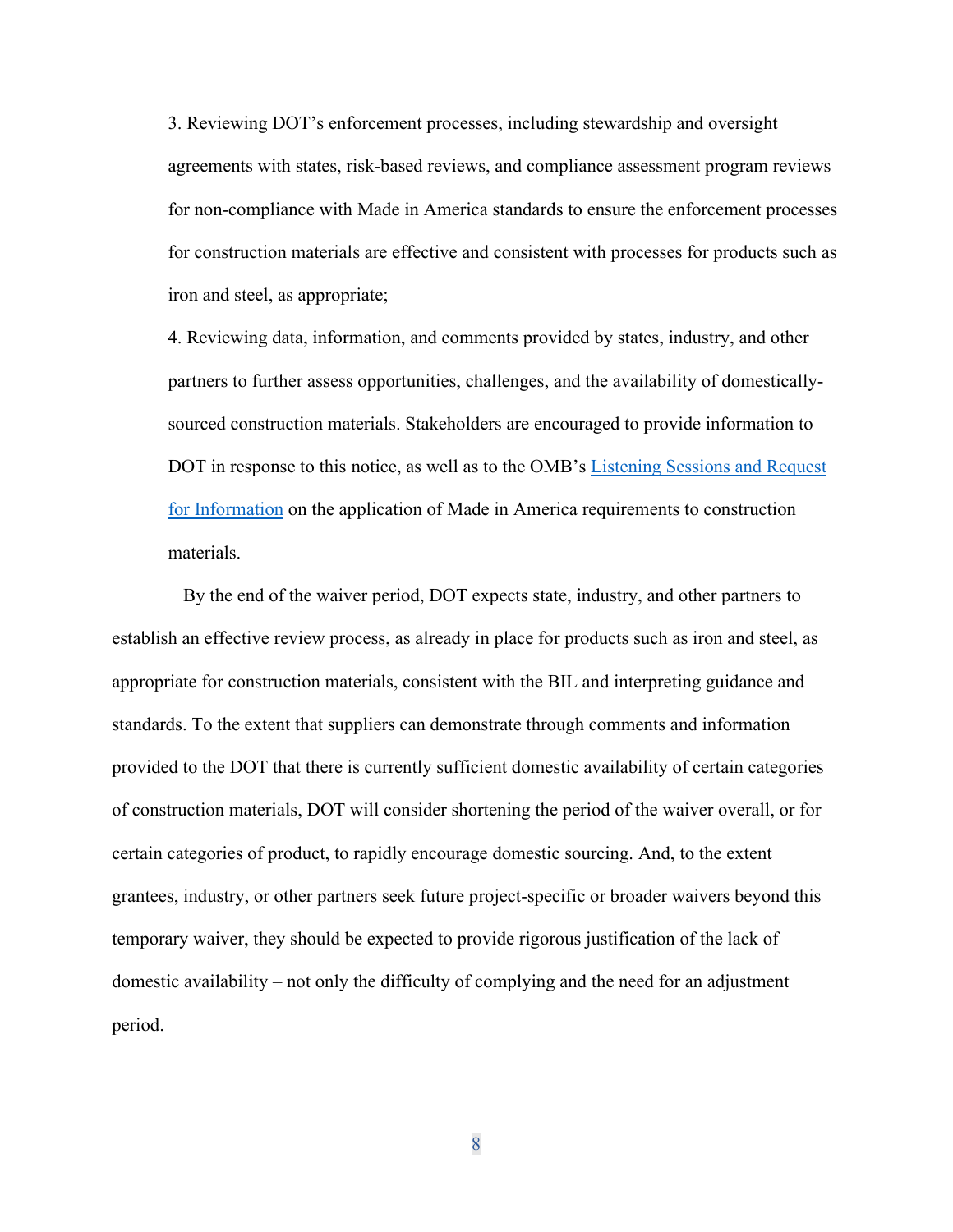In bringing its Federal financial assistance programs for infrastructure into compliance with the Act's requirement for construction materials, DOT must also ensure that these important Federal programs for transportation infrastructure investment are able to obligate funds and complete infrastructure projects in a timely manner. For example, the new construction materials requirement will apply to capital projects funded by formula and discretionary programs of the Federal Transit Administration, including projects under the new All Stations Accessibility Program, which will upgrade the accessibility of fixed guideway public transportation systems for people with disabilities.

Because construction materials have not previously been subject to Made in America rules like iron and steel, there is a need to gather data on domestic sourcing capacity to inform stronger standards. For example, while the exact impact on highway project construction is unknown, the Department believes that it could be significant. According to the current National Bridge Inventory, there are more than 62,588 bridges with wood or timber elements (including 16,909 bridges whose main span have wood or timber elements), 2,281 bridges with non-ferrous metal elements, and 19,562 bridges with polymer-based products elements. Additionally, construction materials are used in a wide variety of other applications, such as culverts, glass for retro-reflectivity in pavement markings, glass in fiber optics involved in utility relocations, nonferrous metals in sign sheeting, and dry wall used in rest areas and other vertical construction applications. These are just a few examples of construction materials that may be found in highway projects.

The Department has heard from stakeholders regarding concerns about the implementation of Buy America requirements to construction materials, specifically how recipients of Federal funds will need to require contractors to source Buy America compliant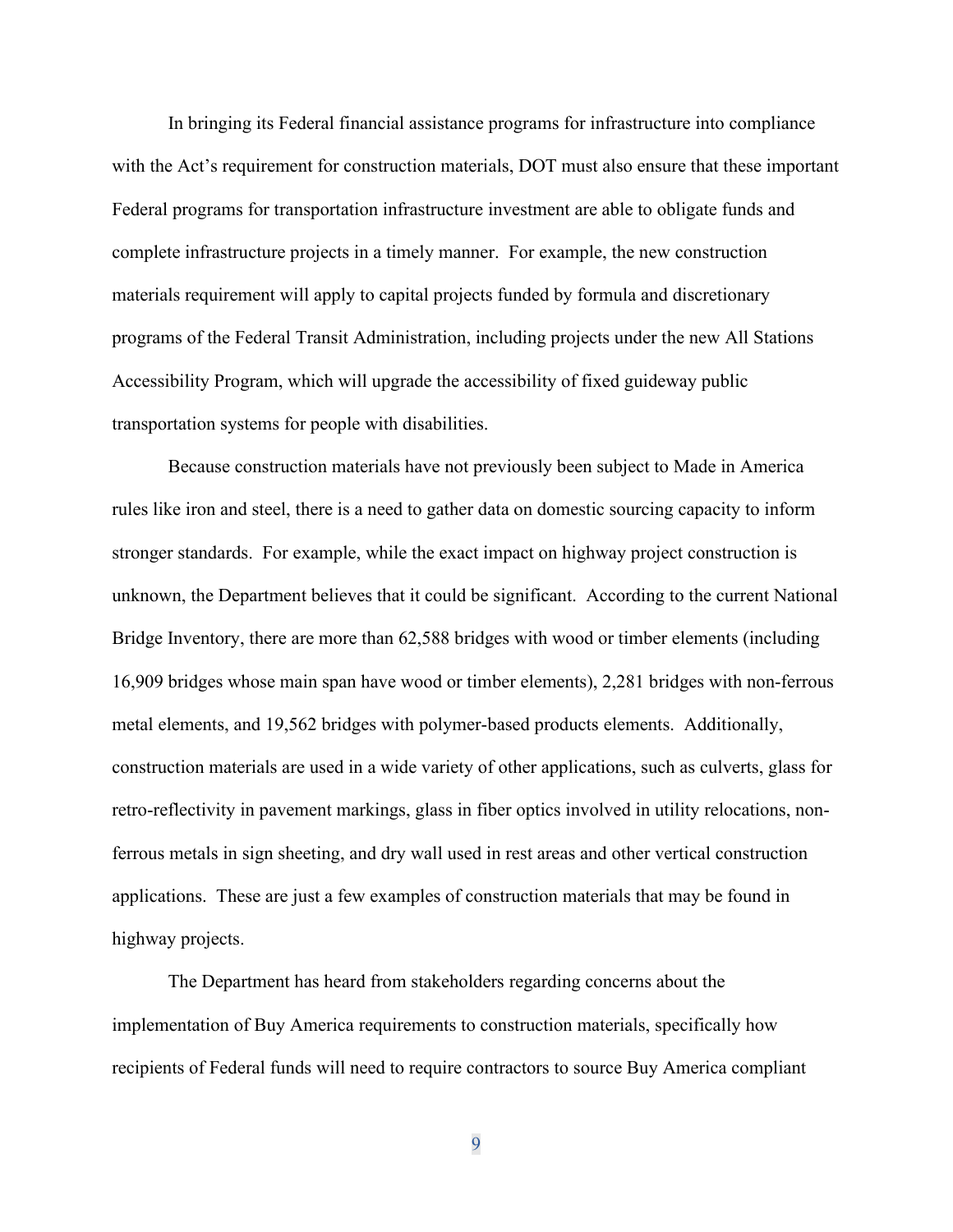construction materials and how industry will certify and demonstrate compliance. The Department recognizes both the importance of ensuring Buy America compliant construction materials and the need to implement the requirement in a way that is not overly burdensome. However, until we have more complete information on how construction materials are manufactured, and whether the manufacturing process complies with the OMB guidance, the Department is unable to ensure that transportation infrastructure projects continue to be obligated in compliance with these new requirements. Therefore, the Department is requesting comments on both sourcing and certification as well as other information relevant to applying Buy America to construction materials.

*Content and timing of the proposed waiver.* Specifically, DOT is requesting comment in consideration of applying its authority under Section 70914(b)(1) of the Act to provide a temporary waiver of the Buy America requirement for construction materials on DOT-assisted infrastructure projects, on the basis that applying the domestic content preference for these materials would be inconsistent with the public interest.<sup>2</sup> If issued, the waiver would be applicable to awards that are obligated on or after May 14, 2022. DOT is proposing to establish the temporary public interest waiver for construction materials for a period expiring 180 days after May 14, 2022. The Department requests comment on whether a longer or shorter effective period for the proposed waiver would be warranted.

DOT will consider all comments received in the 15-day comment period during its consideration of the proposed waiver, as required by section  $70914(c)(2)$  of the Act. Comments

<sup>&</sup>lt;sup>2</sup> Since the application of Buy America to construction materials is required under BIL § 70914, the authority for this waiver also based on BIL § 70914. Therefore, reference to, and reliance on, the waiver authority under specific Buy America provisions that are administered by the Department, such as 49 U.S.C. § 50101 (FAA); 23 U.S.C. § 313 (FHWA); 49 U.S.C. § 22905(a) (FRA); 49 U.S.C. § 5323(j) (FTA); and 46 U.S.C. § 54101(d)(2), is unnecessary.